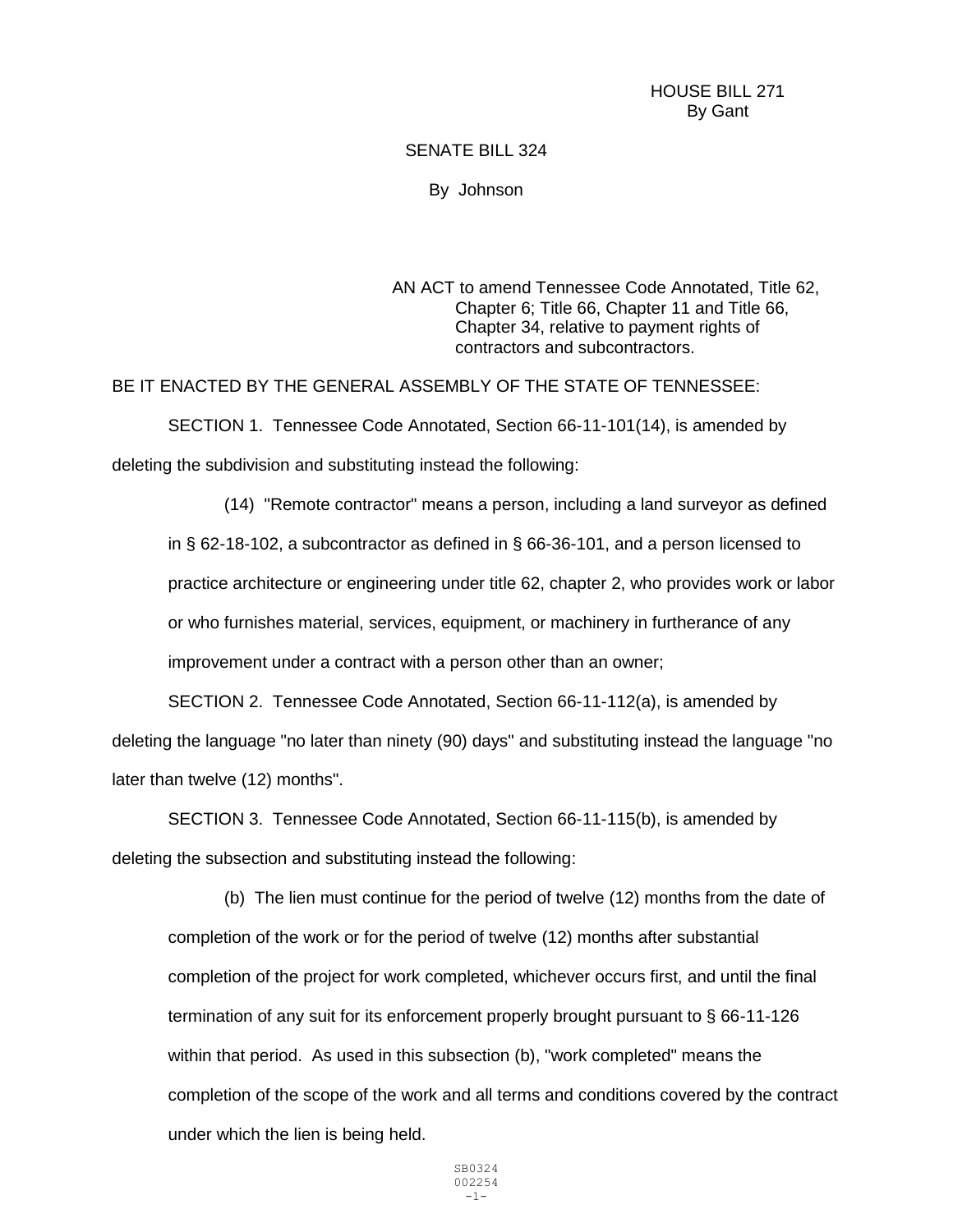SECTION 4. Tennessee Code Annotated, Section 66-11-145(a), is amended by deleting the language "within ninety (90) days of the last day of each month" and substituting instead the language "within twelve (12) months of the last day of each month".

SECTION 5. Tennessee Code Annotated, Section 66-34-103(b), is amended by deleting the subsection and substituting instead the following:

(1) The owner, whether public or private, shall release and pay all retainages for work completed pursuant to the terms of any contract to the prime contractor within thirty (30) days from the last day of the month within which:

(A) The owner receives the use or occupancy permit, if the project is subject to a use or occupancy permit requirement by a permitting authority of the jurisdiction in which the project is located; or

(B) Work is completed or substantial completion of the project for work is completed, if the project is not subject to a use or occupancy permit requirement by a permitting authority of the jurisdiction in which the project is located.

(2) The prime contractor shall pay all retainages due any subcontractor within ten (10) days after receipt of the retainages from the owner. Any subcontractor receiving the retainage from the prime contractor shall pay to any sub-subcontractor or material supplier all retainages due the sub-subcontractor or material supplier within ten (10) days after receipt of the retainages.

SECTION 6. Tennessee Code Annotated, Section 66-34-204, is amended by deleting the section and substituting instead the following:

When an owner has received a use or occupancy permit for an improvement from a governmental agency lawfully issuing the permit, the owner shall, pursuant to the terms of the written contract, pay to the prime contractor all retainage the owner may have withheld under the written contract, except any sum which the owner may reasonably withhold in accordance with the written contract between the owner and the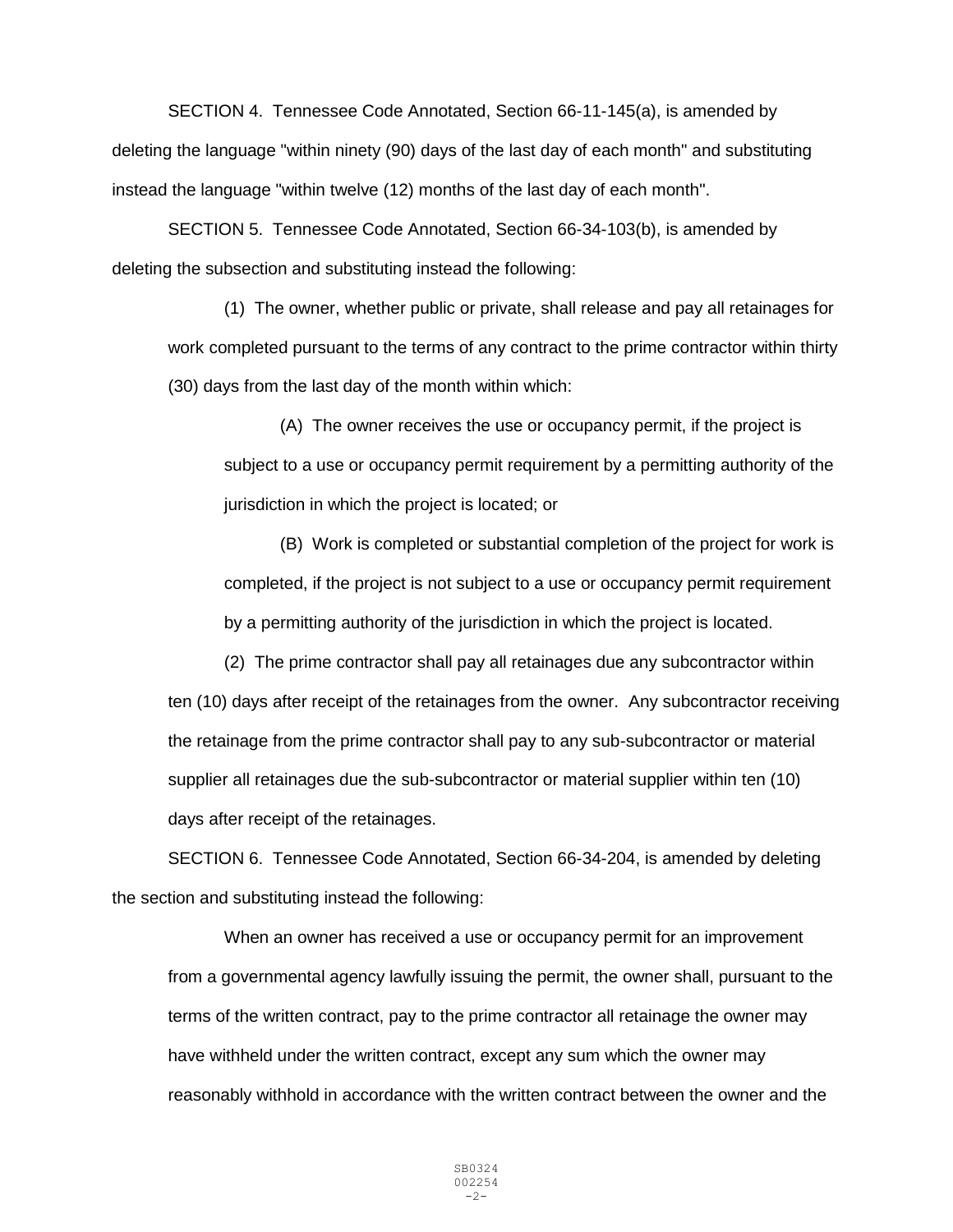prime contractor. However, the retainage must be paid within thirty (30) days from the last day of the month within which the owner receives the use or occupancy permit.

SECTION 7. Tennessee Code Annotated, Section 66-34-302, is amended by deleting the language "subject only to any condition precedent for payment clause in the contract, and".

SECTION 8. Tennessee Code Annotated, Title 66, Chapter 34, Part 3, is amended by adding the following as new sections:

## **66-34-305.**

(a) No written contract between a prime contractor and a remote contractor shall include a condition precedent for payment clause stating that the prime contractor is not obligated to pay the remote contractor for performing in accordance with the contract unless or until the prime contractor is paid by the prime contractor's construction owner client.

(b) This section only applies to contracts or agreements entered into, renewed, or extended on and after the effective date of this act.

## **66-34-306.**

(a) If payment is not received by a prime contractor from a construction owner client in accordance with a written construction contract, then the prime contractor may suspend the performance of any work, without penalty, until payment is received, and must also be paid its pro rata share of any interest provided for in § 66-34-601 that has been received by the construction owner client.

(b) If payment is not received by a remote contractor from a prime contractor in accordance with a written construction contract, then the remote contractor may suspend the performance of any work, without penalty, until payment is received, and must also be paid their pro rata share of any interest provided for in § 66-34-601 that has been received by the prime contractor.